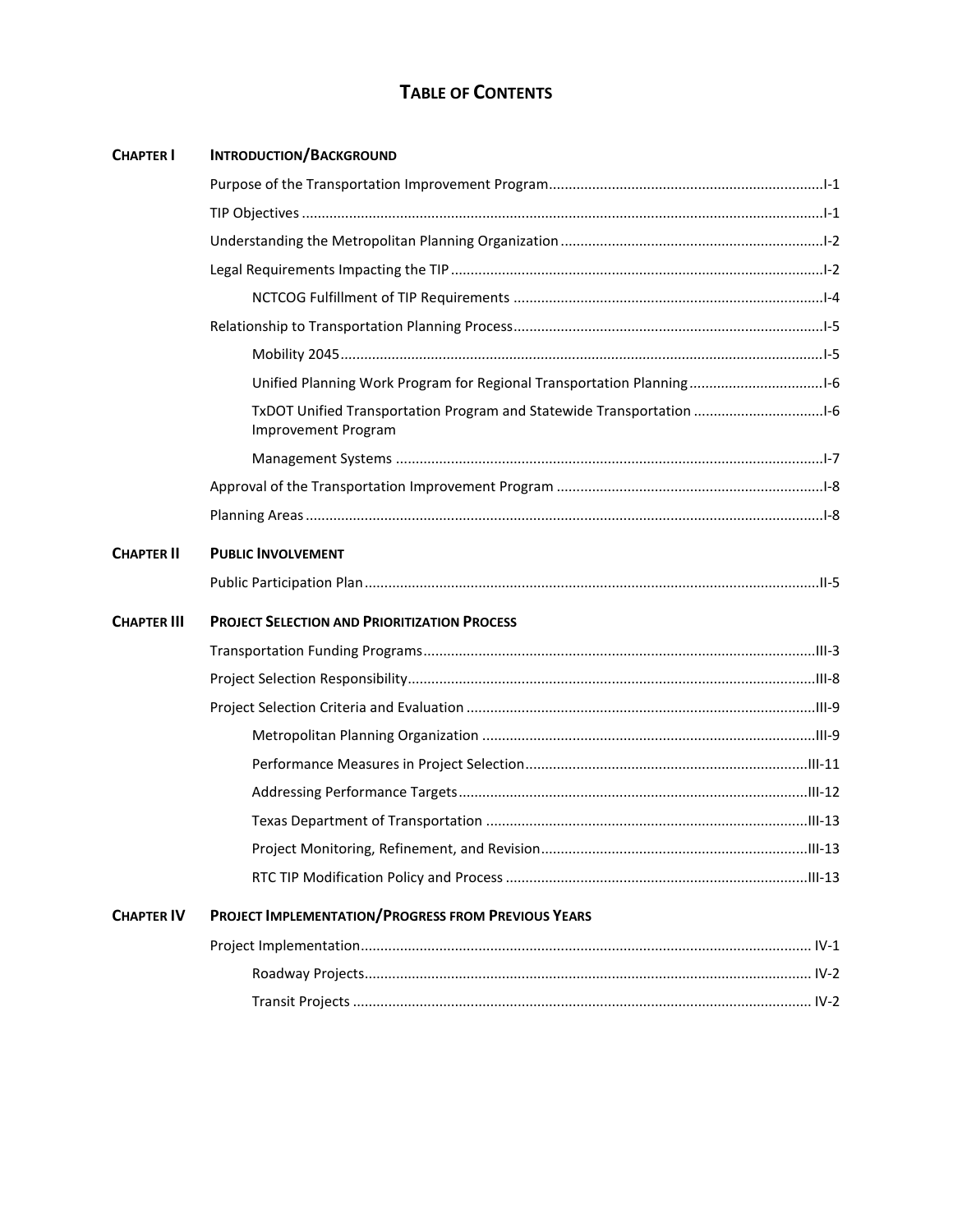## **CHAPTER V TRANSPORTATION CONFORMITY**

## **CHAPTER VI PUBLIC TRANSPORTATION SERVICES**

| Enhanced Mobility of Seniors and Individuals with Disabilities Program VI-3 |  |
|-----------------------------------------------------------------------------|--|
|                                                                             |  |
|                                                                             |  |
|                                                                             |  |
|                                                                             |  |

## **CHAPTER VII PROJECT LISTINGS**

| Federally, State and Regionally-Funded Roadway Projects - Fort Worth District  VII-5 |  |
|--------------------------------------------------------------------------------------|--|
| Federally, State and Regionally-Funded Roadway Projects - Dallas District VII-53     |  |
| Federally, State and Regionally-Funded Roadway Projects - Paris District VII-147     |  |
|                                                                                      |  |
|                                                                                      |  |
|                                                                                      |  |

## **CHAPTER VIII FINANCIAL PLAN**

|  | <b>CHAPTER IX REGIONAL PERFORMANCE</b>                                               |  |
|--|--------------------------------------------------------------------------------------|--|
|  |                                                                                      |  |
|  |                                                                                      |  |
|  |                                                                                      |  |
|  |                                                                                      |  |
|  |                                                                                      |  |
|  | Measure 2: Rate of Fatalities per 100 Million Vehicle Miles Traveled                 |  |
|  |                                                                                      |  |
|  | Measure 4: The Rate of Serious Injuries per 100 Million Vehicle Miles Traveled  IX-4 |  |
|  | Measure 5: The Number of Non-Motorized Fatalities and Non-Motorized                  |  |
|  |                                                                                      |  |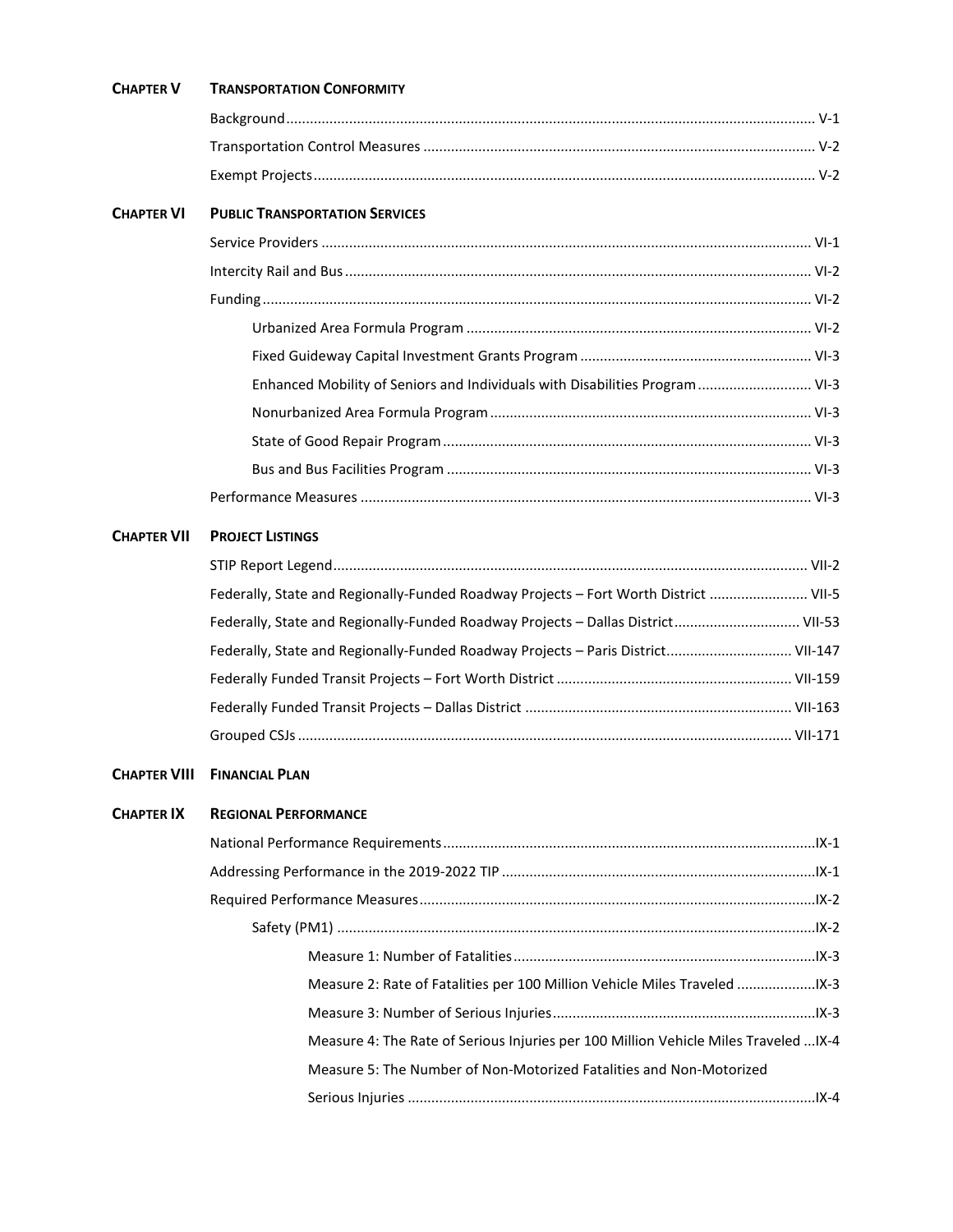#### **CHAPTER X SELF CERTIFICATION**

#### **APPENDICES**

- APPENDIX A MPO DESIGNATION AGREEMENT APPENDIX B RTC RESOLUTION APPROVING 2019-2022 TIP APPENDIX C SUMMARY OF METROPOLITAN TRANSPORTATION PLAN APPENDIX D ENVIRONMENTAL CLEARANCE & OUT-YEAR PROJECTS APPENDIX E SUMMARY REGIONAL CONGESTION MANAGEMENT PROCESS APPENDIX F COMPREHENSIVE LIST OF FUNDING COMMITMENTS APPENDIX G FEDERAL APPROVAL LETTER
- APPENDIX H NON-REGIONALLY SIGNIFICANT ARTERIALS IN MOBILITY 2045
- APPENDIX I MODIFICATIONS TO THE 2019-2022 TIP LISTINGS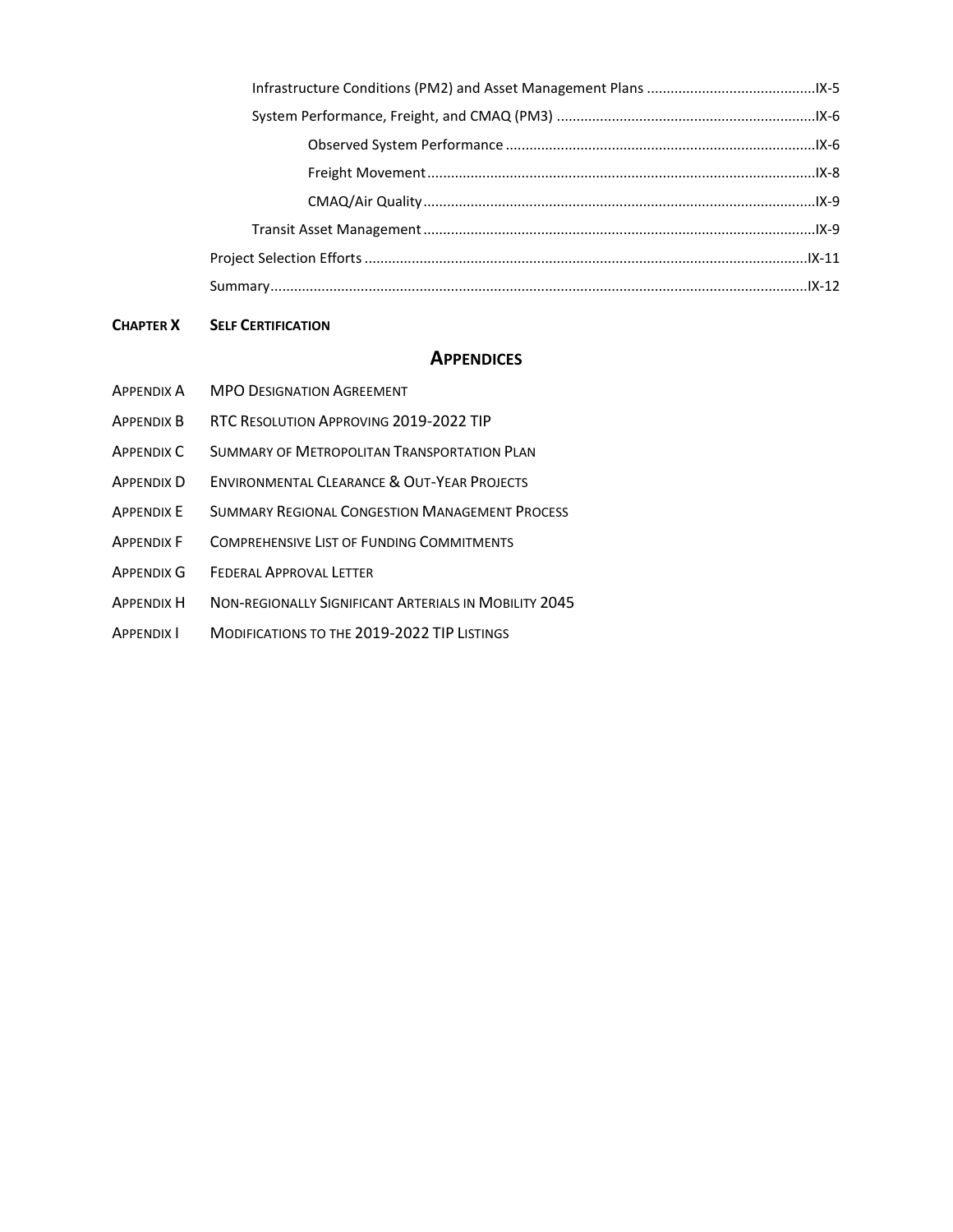# **TABLE OF EXHIBITS**

| EXHIBIT I-1           |                                                                                             |  |
|-----------------------|---------------------------------------------------------------------------------------------|--|
| EXHIBIT I-2           |                                                                                             |  |
| EXHIBIT I-3           |                                                                                             |  |
| <b>EXHIBIT I-4</b>    |                                                                                             |  |
|                       |                                                                                             |  |
| EXHIBIT III-1         |                                                                                             |  |
| <b>EXHIBIT III-2</b>  |                                                                                             |  |
| EXHIBIT III-3         |                                                                                             |  |
| <b>EXHIBIT III-4</b>  |                                                                                             |  |
| <b>EXHIBIT III-5</b>  |                                                                                             |  |
| <b>EXHIBIT III-6</b>  | Example of Project Evaluation Methodologies, 1992 and 1994 Call for Projects                |  |
| EXHIBIT III-7         |                                                                                             |  |
| EXHIBIT III-8         |                                                                                             |  |
| <b>EXHIBIT III-9</b>  | 2001 Land Use/Transportation Joint Venture Program - Project Selection Process              |  |
| <b>EXHIBIT III-10</b> | Partnership Program Evaluation Methodology                                                  |  |
|                       | Strategic Funding Program, Arterial Streets                                                 |  |
|                       | Strategic Funding Program, Arterial-Intersection and Bottleneck                             |  |
|                       | Strategic Funding Program, Intelligent-Transportation System Projects                       |  |
|                       | Joint TxDOT/RTC Freeway/Interchange/Bottleneck Partnership Program                          |  |
|                       | Local Air Quality Program, Bicycle/Pedestrian Regional Connections                          |  |
|                       | Local Air Quality Program, Regional/Innovative Projects and Programs to Improve Air Quality |  |
|                       | Local Air Quality Program, Park-and-Ride Facilities                                         |  |
|                       | Local Air Quality Program, Traffic Signal Projects                                          |  |
|                       |                                                                                             |  |
| EXHIBIT III-11        |                                                                                             |  |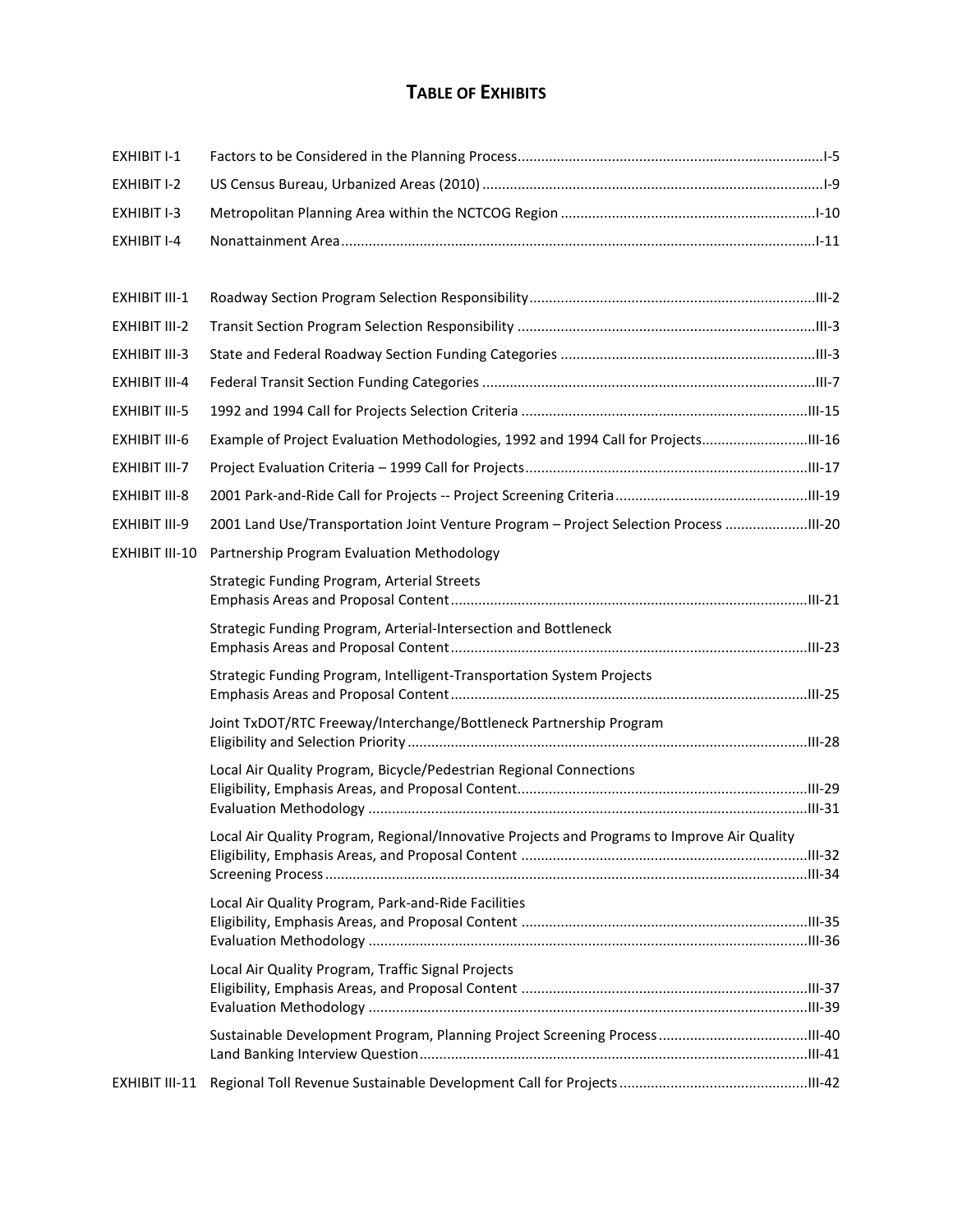|                       | EXHIBIT III-12 Regional Toll Revenue Evaluation Methodology and Definitions                     |  |
|-----------------------|-------------------------------------------------------------------------------------------------|--|
|                       |                                                                                                 |  |
|                       |                                                                                                 |  |
|                       |                                                                                                 |  |
|                       |                                                                                                 |  |
|                       |                                                                                                 |  |
|                       |                                                                                                 |  |
| EXHIBIT III-14        |                                                                                                 |  |
| <b>EXHIBIT III-15</b> |                                                                                                 |  |
| EXHIBIT III-16        |                                                                                                 |  |
| <b>EXHIBIT III-17</b> |                                                                                                 |  |
| EXHIBIT III-18        |                                                                                                 |  |
| <b>EXHIBIT III-19</b> |                                                                                                 |  |
| EXHIBIT III-20        |                                                                                                 |  |
|                       |                                                                                                 |  |
|                       | <b>EXHIBIT III-22 Transportation Improvement Program Modification</b>                           |  |
|                       |                                                                                                 |  |
|                       |                                                                                                 |  |
| <b>EXHIBIT IV-1</b>   | Roadway - Project Implementation/Progress from Previous Years, TxDOT Fort Worth District IV-3   |  |
| <b>EXHIBIT IV-2</b>   | Roadway - Projects Implementation/Progress from Previous Years, TxDOT Dallas District  IV-29    |  |
| <b>EXHIBIT IV-3</b>   | Roadway - Projects Implementation/Progress from Previous Years, TxDOT Paris District  IV-71     |  |
| <b>EXHIBIT IV-4</b>   | Transit - Projects Implementation/Progress from Previous Years, TxDOT Fort Worth District IV-75 |  |
| <b>EXHIBIT IV-5</b>   | Transit - Projects Implementation/Progress from Previous Years, TxDOT Dallas District  IV-81    |  |
|                       |                                                                                                 |  |
| <b>EXHIBIT V-1</b>    |                                                                                                 |  |
|                       |                                                                                                 |  |
| <b>EXHIBIT VI-1</b>   |                                                                                                 |  |
|                       |                                                                                                 |  |
|                       |                                                                                                 |  |
|                       |                                                                                                 |  |
|                       |                                                                                                 |  |
|                       |                                                                                                 |  |
|                       |                                                                                                 |  |
|                       |                                                                                                 |  |
| <b>EXHIBIT IX-1</b>   |                                                                                                 |  |
| EXHIBIT IX-2          |                                                                                                 |  |
| EXHIBIT IX-3          |                                                                                                 |  |
| <b>EXHIBIT IX-4</b>   |                                                                                                 |  |
| <b>EXHIBIT IX-5</b>   |                                                                                                 |  |